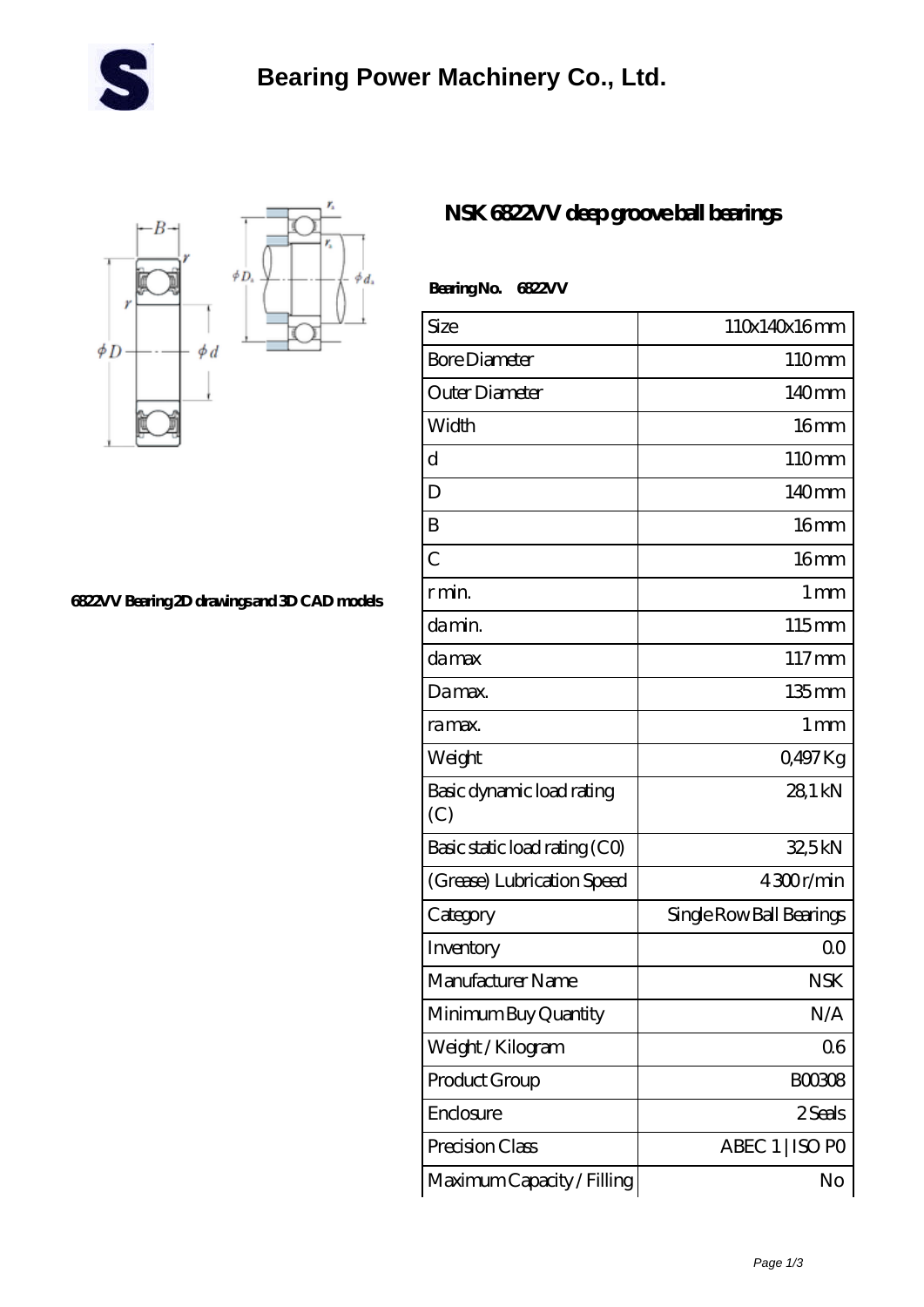

**[Bearing Power Machinery Co., Ltd.](https://wifkn.com)**

| Slot                             |                                                                                                                                                                                     |
|----------------------------------|-------------------------------------------------------------------------------------------------------------------------------------------------------------------------------------|
| Rolling Element                  | <b>Ball Bearing</b>                                                                                                                                                                 |
| Snap Ring                        | No                                                                                                                                                                                  |
| <b>Internal Special Features</b> | No                                                                                                                                                                                  |
| Cage Material                    | Steel                                                                                                                                                                               |
| Enclosure Type                   | Non-Contact Seal                                                                                                                                                                    |
| <b>Internal Clearance</b>        | C <sub>0</sub> Medium                                                                                                                                                               |
| Inch - Metric                    | Metric                                                                                                                                                                              |
| Long Description                 | 110MM Bore; 140MM<br>Outside Diameter; 16MM<br>Outer Race Diameter: 2<br>Seals; Ball Bearing; ABEC 1  <br>ISO PO, No Filling Slot; No<br>Snap Ring, No Internal<br>Special Features |
| Category                         | Single Row Ball Bearing                                                                                                                                                             |
| <b>UNSPSC</b>                    | 31171504                                                                                                                                                                            |
| Harmonized Tariff Code           | 8482105068                                                                                                                                                                          |
| Noun                             | Bearing                                                                                                                                                                             |
| Keyword String                   | Ball                                                                                                                                                                                |
| Manufacturer URL                 | http://www.nskamericas.co<br>m                                                                                                                                                      |
| Manufacturer Item Number         | 6822VV                                                                                                                                                                              |
| Weight/LBS                       | 0489                                                                                                                                                                                |
| Bore                             | 4.331 Inch   110Millimeter                                                                                                                                                          |
| Outside Diameter                 | 5512Inch   140Millimeter                                                                                                                                                            |
| Outer Race Width                 | 063Inch   16Millimeter                                                                                                                                                              |
| bore diameter:                   | 140mm                                                                                                                                                                               |
| closure type:                    | Double Sealed                                                                                                                                                                       |
| outside diameter:                | $140$ mm                                                                                                                                                                            |
| internal clearance:              | Normal Clearance                                                                                                                                                                    |
| overall width:                   | 16 <sub>mm</sub>                                                                                                                                                                    |
| manufacturer upc number.         | 029176030345                                                                                                                                                                        |
| bore type:                       | Round                                                                                                                                                                               |
|                                  |                                                                                                                                                                                     |